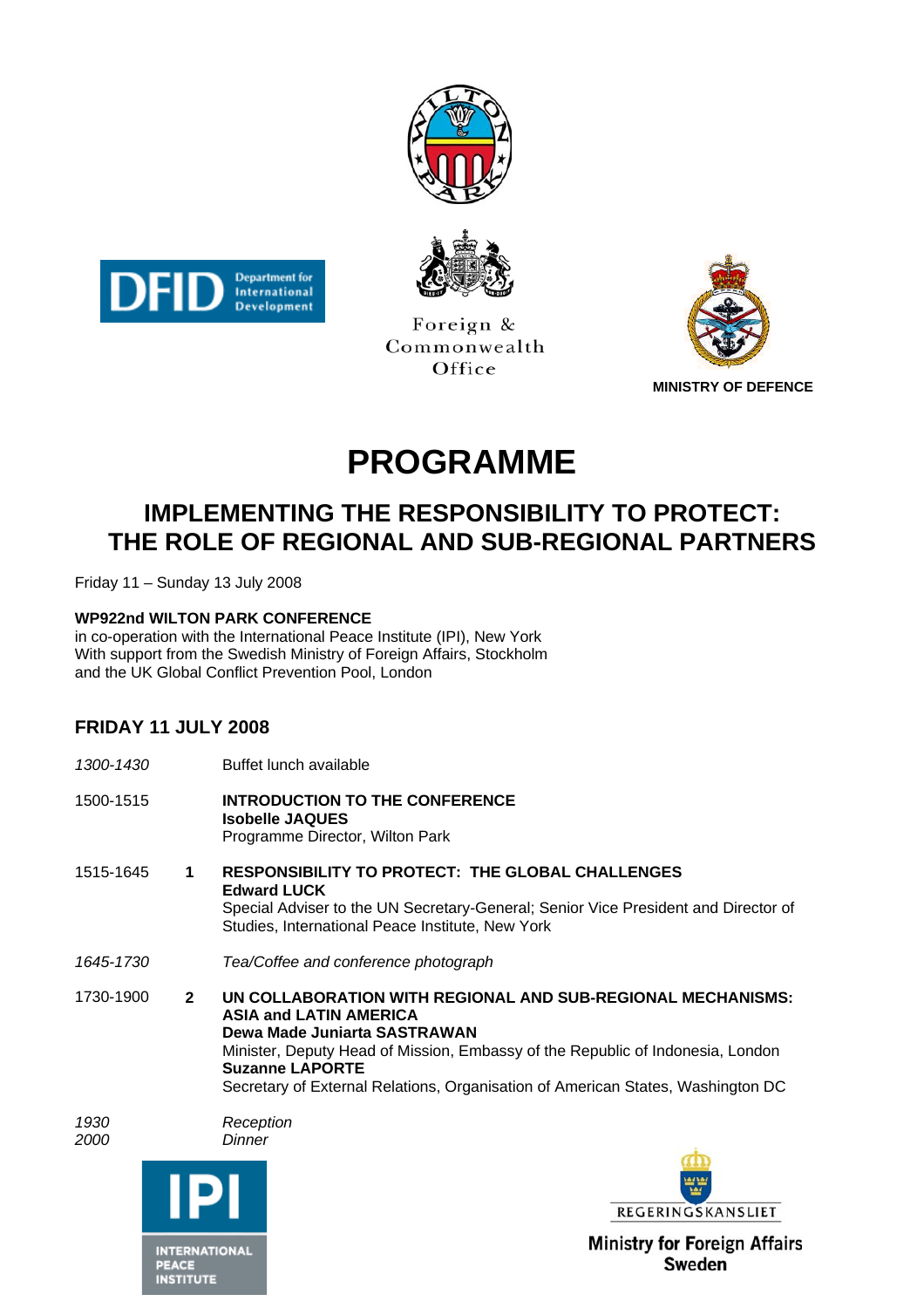### **SATURDAY 12 JULY 2008**

| <i>0800</i> |                | <b>Breakfast</b>                                                                                                                                                                                                                                                                                                                                                                                                                                                                                                                                                       |
|-------------|----------------|------------------------------------------------------------------------------------------------------------------------------------------------------------------------------------------------------------------------------------------------------------------------------------------------------------------------------------------------------------------------------------------------------------------------------------------------------------------------------------------------------------------------------------------------------------------------|
| 0900-1030   | 3              | UN COLLABORATION WITH REGIONAL AND SUB-REGIONAL MECHANISMS:<br><b>EUROPE</b><br><b>Marc PERRIN DE BRICHAMBAUT</b><br>Secretary General, Organisation for Security and Co-operation in Europe (OSCE), Vienna                                                                                                                                                                                                                                                                                                                                                            |
| 1030-1100   |                | Tea/Coffee                                                                                                                                                                                                                                                                                                                                                                                                                                                                                                                                                             |
| 1100-1230   | 4              | UN COLLABORATION WITH REGIONAL AND SUB-REGIONAL MECHANISMS:<br><b>AFRICA</b><br><b>Wafulu OKUMU</b><br>Senior Research Fellow, Institute of Security Studies, Pretoria                                                                                                                                                                                                                                                                                                                                                                                                 |
| 1300        |                | Lunch                                                                                                                                                                                                                                                                                                                                                                                                                                                                                                                                                                  |
| 1430-1545   | 5              | THE UN AND REGIONAL PARTNERS: PREVENTION<br>• Capacity-building in societies<br>• Early warning<br>• Preventive diplomacy and mediation<br><b>Hiruy AMANUEL</b><br>Head, Capacity Building Programme against Terrorism, Inter-Governmental Authority on<br>Development (IGAD), Addis Ababa                                                                                                                                                                                                                                                                             |
| 1545-1700   | 6              | THE UN AND REGIONAL PARTNERS: RESPONSE<br>• Co-ordination and joint missions<br>• Developing protection doctrine<br><b>Said DJINNIT</b><br>Special Representative of the UN Secretary-General for West Africa; Head, United<br>Nations Office for West Africa (UNOWA), Dakar<br><b>Don HUBERT</b><br>Associate Professor, Graduate School of Public and International Affairs, University of<br>Ottawa, Ottawa                                                                                                                                                         |
| 1700-1730   |                | Tea/Coffee                                                                                                                                                                                                                                                                                                                                                                                                                                                                                                                                                             |
| 1730-1900   | $\overline{7}$ | THE UN AND REGIONAL PARTNERS: REBUILDING<br>• Role of the Peacebuilding Commission and other intergovernmental bodies<br>• Broader UN peacebuilding efforts<br><b>Carolyn MCASKIE</b><br>Assistant Secretary-General for Peacebuilding Support, United Nations, New York<br><b>Frank MAJOOR</b><br>Chair, Country Specific Meetings on Sierra Leone, Peacebuilding Commission; Permanent<br>Representative of the Netherlands to the United Nations, New York<br><b>Anwar CHOUDHURY</b><br>Director, International Operations, Foreign and Commonwealth Office, London |
| 1930        |                | <b>Drinks</b>                                                                                                                                                                                                                                                                                                                                                                                                                                                                                                                                                          |
| 2000        |                | Dinner                                                                                                                                                                                                                                                                                                                                                                                                                                                                                                                                                                 |
|             |                |                                                                                                                                                                                                                                                                                                                                                                                                                                                                                                                                                                        |